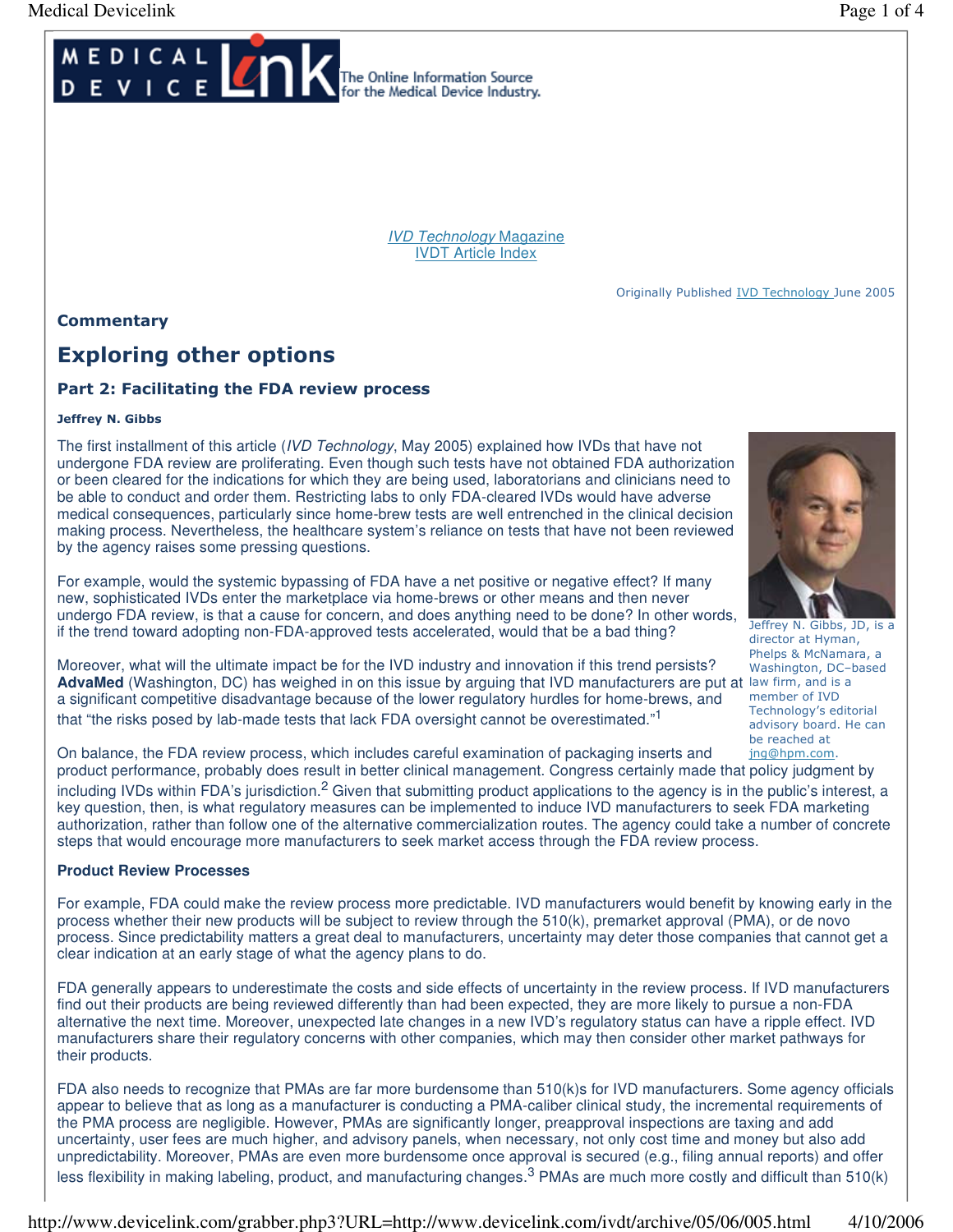#### Medical Devicelink Page 2 of 4

s, even when the clinical requirements are no greater.

A relatively new regulatory option is de novo review. This process allows FDA to clear new IVDs via a 510(k) even without a predicate device.<sup>4</sup> De novo review can significantly facilitate market entry and reduce the post-approval workload that the PMA process engenders.

The Office of In Vitro Diagnostic Device Evaluation and Safety (OIVD) has been receptive to de novo review by clearing more de novo applications than the rest of the Center for Devices and Radiological Health (CDRH) combined. Given the benefits of de novo review and the suitability of many new analytes to this process, OIVD should further expand its use. Moreover, OIVD should commit to the de novo process at early-stage meetings with IVD manufacturers. Earlier knowledge that this route is available can encourage manufacturers to pursue FDA marketing authorization. Conversely, uncertainty from the agency about the availability of de novo (or 510(k) instead of PMA) can deter IVD manufacturers from going down the FDA approval pathway.

In fact, OIVD is willing to discuss regulatory pathways at early-stage meetings. The information that OIVD provides at this stage is valuable and helps IVD manufacturers formulate their plans for the review process. However, such early discussions do not guarantee predictability. Sometimes, a manufacturer is advised that a pathway is contingent upon the data, which offers little certainty. Occasionally, the pathway may get altered during the review process. While such situations are rare, they can add regulatory complexity and delay for the affected company.

#### **Clinical Studies**

The need for certainty also extends to the design of clinical studies to support a premarket submission. The FDA Modernization Act (FDAMA) gives manufacturers the right to ask the agency to agree formally to a protocol which will result in approval if followed.<sup>5</sup> However, this congressionally bestowed provision has been used sparingly. FDA prefers informal understandings.

Although such understandings are often honored, that is not always the case. Knowing that FDA is likely to follow an informal agreement on the parameters of a clinical study (e.g., the number of subjects, endpoints, and data to be collected) may not provide an IVD manufacturer with a high enough level of confidence to justify a large investment in a study, particularly if other, more certain, commercialization options exist. In fact, manufacturers should be aware that an FDA regulation permits the agency to disown virtually any statement made by any of its employees.<sup>6</sup>

While informal agreements are helpful, they do not provide assurances. This point was driven home at a non-IVD advisory panel in 2003. During the panel meeting, a company noted it had used a protocol that FDA had accepted. A division director repudiated those agreements, saying the sponsor should not have relied on the protocol:

Yes, I just want to comment, maybe just because I am from FDA, that it bothers me, the use of the terms "required" and "agreement," since neither of them are really the case. We have guidances, and that means we provide our recommendations to sponsors, and we have discussions with them about what our best recommendations are about testing to address the issues in that application. But it is not requirements, and "agreement" has a specific meaning to us, where we have an agreement that if they do this, that will get them their approval.<sup>7</sup>

Even though an OIVD official did not make this statement, it does reflect FDA's strict legal interpretation that a nonstatutory agreement is not binding.

To its credit, OIVD has been receptive to pre–investigational device exemption (IDE) meetings to discuss proposed clinical studies. OIVD has encouraged IVD manufacturers to meet and discuss regulatory pathways and data requirements. (OIVD is now conducting its own evaluation of the value of pre-IDE meetings.<sup>8</sup>) However, CDRH has been reluctant to enter into binding agreements, even though that procedure is specified in FDAMA. For companies and investors looking for a high degree of certainty, there can be a difference between a good-faith commitment and a statutorily defined agreement. While IVD manufacturers can and do rely on commitments given by OIVD during pre-IDE meetings, they are not legally binding. Manufacturers need to know that their data will lead to approval or clearance if the studies meet agreed-upon criteria.

IVD manufacturers that have encountered evolving requirements during a product review may look for alternatives that do not involve FDA when developing their next product. Similarly, altering the data requirements because of changed agency personnel can create difficulties for IVD product sponsors. A manufacturer that was advised that collecting data set X would be acceptable should be able to rely on that statement, even if a new reviewer or statistician joins the review team.

Conversely, real-time reviews can expedite approvals and clearances. Raising and resolving issues with an IVD manufacturer about its clinical study as they are identified can accelerate the review process and improve stakeholder satisfaction.

Having FDA ask questions that it should have asked earlier in the review process is another issue. It is frustrating for an IVD manufacturer to have its 510(k) undergo an extra review cycle because an FDA reviewer did not ask questions the first time. (Such inquiries are distinguished from raising questions about new information provided in the initial reply.) The loss of 90 days or more can be a heavy blow to a manufacturer, and receiving an avoidable not-substantially-equivalent letter because of an extra review cycle is costly.<sup>9</sup> Given how rapidly technology changes, new IVDs can have a comparatively short commercial shelf life.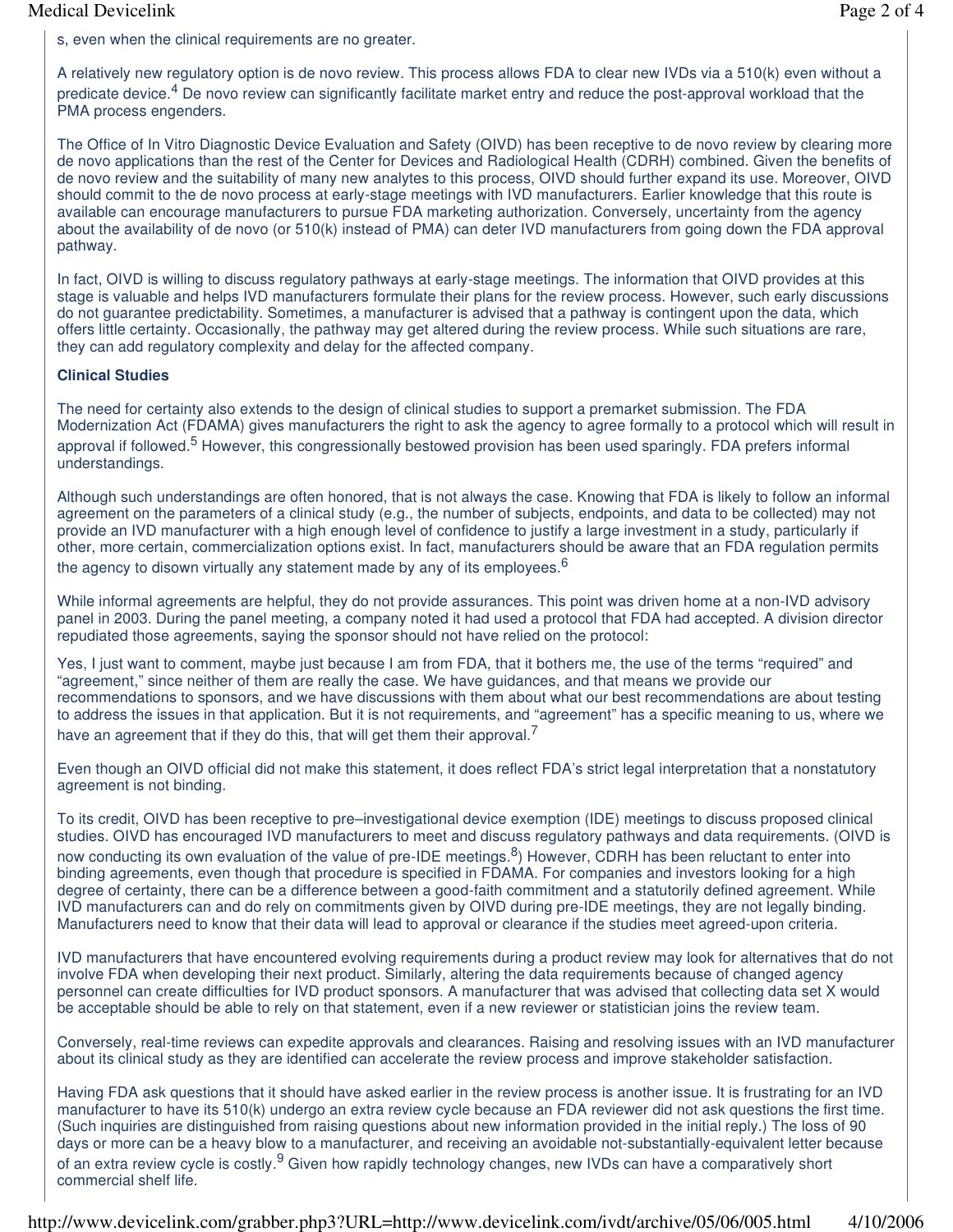# **Data Requirements**

FDA's data requirements need to be reassessed, particularly with respect to clinical utility. Obtaining clinical data is one of the biggest stumbling blocks to gaining FDA authorization for new IVDs. Data requirements should be limited to supporting the claims in the packaging inserts as written by the IVD manufacturers. Information regarding potential uses, as opposed to claimed uses, should not be required.<sup>10</sup>

FDAMA directed the agency to apply the least burdensome data requirements for medical devices.<sup>11</sup> CDRH has also issued an implementing quidance.<sup>12</sup> OIVD personnel have quoted this provision in discussions with the IVD industry. Nevertheless, the clinical data requirements that are actually imposed are not always consonant with the least burdensome directive.

One IVD industry proposal that would result in FDA oversight of an IVD's analytical performance but would not require clinical data in order to obtain marketing authorization has encountered a frosty reception. CDRH has been reluctant to accept the request to establish a new regulatory category called in vitro analytical tests (IVAT). Although last year David Feigal, MD, and Steve Gutman, MD, stated that FDA would "continue to consider the IVAT proposal," the agency so far has not been receptive. At the same time, Feigal and Gutman acknowledged the need to consider "new ways of reviewing IVDs based on a total product life cycle approach."<sup>13</sup>

In response to comments on the IVAT proposal, FDA has stated that analytical performance as a basis for premarket clearance is common in cases in which the link between analytical and clinical results is well established. Analytical performance as a basis for clearance is already feasible under current FDA regulations and is being used. The recently cleared cystic fibrosis test apparently relied upon this type of data. However, when clinical use of a new IVD is not well linked to analytical performance, FDA's view is that current requirements would call for a clinical study. While FDA has noted its interest in novel review techniques as they might apply to both its least burdensome and critical path initiatives, the agency's view has been and remains that the safety and effectiveness of IVD devices relate to both analytical and clinical performance.

Greater reliance by FDA on design controls, manufacturing controls, and postmarket controls should enable the review of many applications with less up-front data. The agency can also use its flexible ability to impose special controls on Class II devices for accelerating the review and market introduction of new IVDs.<sup>14</sup>

CDRH's recognition of the need to find new ways of conducting reviews is potentially promising. However, more-concrete actions are required. For IVD manufacturers that have developed novel products, imposing unnecessary clinical data requirements is a major deterrent to pursuing the FDA approval pathway. FDA should accompany its requests for more data with a reasoned explanation for why the data are needed, and should give the manufacturer a prompt, fair opportunity to respond. The agency should utilize alternative approaches, such as narrower labeling and the use of special controls for Class II devices, in lieu of more-elaborate clinical studies. The data requirements should be based on the intended use in the labeling, and not potential clinical applications outside the labeling. Risk-based approaches should be considered. As AdvaMed proposes in its comments on the critical path initiative, unnecessary barriers to obtaining clinical data (e.g., informed-consent requirements for anonymous banked specimens) should also be scrapped.

## **Other Regulatory Changes**

A relatively minor change in policy may also make 510(k)s more attractive. IVD manufacturers can now promote that they have obtained premarket approval.<sup>15</sup> Still, the ability to publicize 510(k) clearance is circumscribed. FDA regulations prohibit manufacturers from creating "an impression of official approval of a device" because a 510(k) was obtained.<sup>16</sup> Allowing IVD manufacturers to advertise that they have received FDA clearance could be an incentive by providing a marketing edge over products that cannot make that claim.

While the focus should be on carrots, the sticks cannot be ignored. For example, while research use only (RUO) products should not be promoted for diagnostic use, a number of IVD manufacturers still engage in that practice. The existence of RUO products directly competing with FDA-cleared devices can serve as a disincentive for going through FDA. If another manufacturer is able to sell unimpeded an unapproved RUO product for the same claims, 510(k) and PMA holders are apt to question the value of their own 510(k)s and PMAs. This is more likely to be the case when a competitive RUO product remains on the market even after FDA has been alerted. To the extent that unlawful diagnostics are aggressively promoted, it can discourage IVD manufacturers from making the investments necessary to obtain FDA approval or clearance.

## **Conclusion**

Other steps can also be taken to facilitate the FDA review process and make it more attractive. This article is hardly an exhaustive list. For example, OIVD is looking at electronic submissions. OIVD has already taken many positive steps, such as holding pre-IDE meetings, providing rapid feedback via e-mail to facilitate communications, and showing flexibility, such as its use of the de novo process. However, it is important that FDA, the IVD industry, laboratories, and other stakeholders candidly critique the current review process and identify steps that will facilitate the product development, review, and approval processes for diagnostics. Clearer, more predictable, more transparent, and less regulatory pathways to market need to be available for IVD manufacturers that wish to introduce new types of diagnostic products. The atrophy of the statutory product development protocol mechanism illustrates what happens to a regulatory process when it becomes too costly, prolonged, cumbersome, and uncertain.